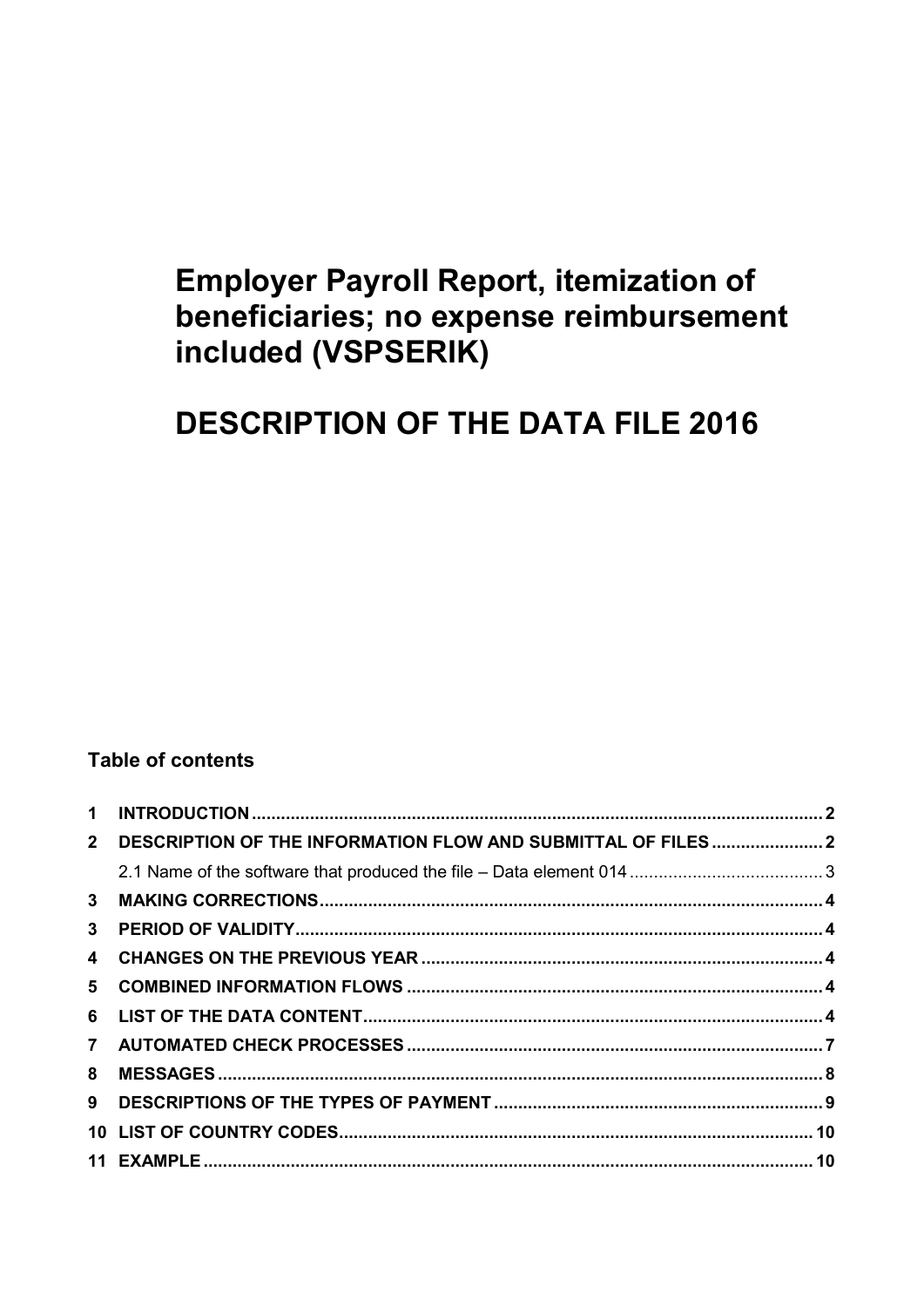# **Version history**

| <b>Date</b>            | <b>Version</b> | <b>Description</b>                                                                                                                                                                                                                                                                                  |
|------------------------|----------------|-----------------------------------------------------------------------------------------------------------------------------------------------------------------------------------------------------------------------------------------------------------------------------------------------------|
| 12.2.2016              | 1.0            | First release concerning the 2016 taxable year.                                                                                                                                                                                                                                                     |
| 30.3.2016/<br>7.6.2016 | 1.1            | Added a header and official record number.<br>Text changes in the 2, 3 and 7 sections.<br>Added: 2.1 Software that produced the file - 014<br>The 048 data element has new length, section 7: AN35 $\rightarrow$ AN23<br>Made corrections to the example in section 12.                             |
| 22.11.2016             | 1.2            | Made corrections to 9 section, the comments on 084 and 135<br>data elements.<br>Revised the comment, description and error texts in 9 section<br>regarding the 083, 084, 112, 114, 115 data elements.<br>Made a correction to the example in 12 section: code corrected:<br>$111 \rightarrow 083$ . |

## <span id="page-1-0"></span>**1 INTRODUCTION**

This guidance explains the structure of the required inbound file and the check procedures that follow. For more information, see [Description of e-File.](http://www.vero.fi/download/Sahkoisen_ilmoittamisen_yleiskuvaus_ENGL20/%7B956D482C-4A28-48D2-BE25-00112D97AE00%7D/12064)

## <span id="page-1-1"></span>**2 DESCRIPTION OF THE INFORMATION FLOW AND SUBMITTAL OF FILES**

Employers and other similar payors must use the format discussed in this document when sending their Employer Payroll Reports (annual information) in accordance with the rules of the Official Decision of the Tax Administration on the Information-Reporting Requirement. The reporting concerns wages, salaries, fees and nonwage compensation **excluding tax-exempt reimbursement of expenses** paid to the workers on the payroll.

This Employer Payroll Report version itemization of beneficiaries; no expense reimbursement (VSPSERIK) is for filers who have an independent IT system keeping track of their reimbursement payments and a different IT system for payroll accounting. For this reason, two filings may be created for the same beneficiary (worker). Payroll should be reported by the VSPSERIK information flow; tax-exempt reimbursement by the VSPSKUST information flow.

If a single software gives both payroll information and amounts of tax-exempt and taxable reimbursements, it is permissible to use the VSPSERIE information flow for reporting.

If payments from to the same beneficiary from the same payer are reported, consisting of wages, tax-exempt reimbursements and taxable reimbursements, produced by different software applications, there is a risk of double reporting. To prevent that, the data element for identification purposes (014) is added to the flow.

The reporting must include itemizations of each beneficiary or recipient of wages etc. Instructions for setting up the itemizations are provided below.

You must file your information return electronically if you had more than five (5) recipients of dividends. However, the requirement to use e-filing does not concern physical persons and estates of deceased physical persons unless they operate a trade, business, an agricultural farm/forestry unit.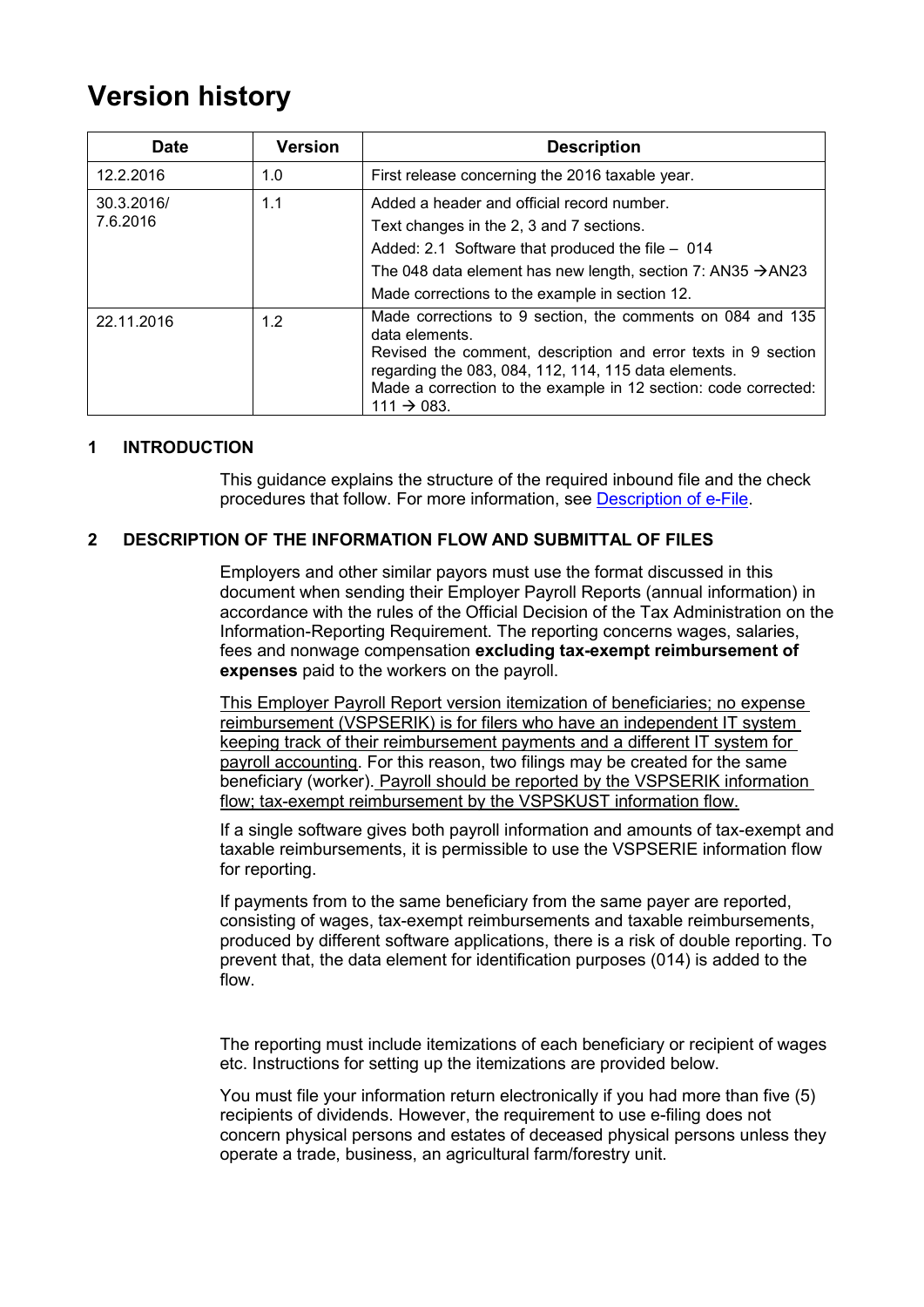Regularly wage-paying employers with several registered accounting units (branch offices etc.) must submit their reports separately for every subaccounting unit.

For more information and instructions, go to the 'Annual Information Returns' pages of the Website, > Forms > Employer Payroll Report and other annual information return forms.

You must report all the information discussed in this memorandum if they have a connection with the payments you have made to your employees or other beneficiaries. **Examples**: It qualifies as a reason to file the Employer Payroll Report if you have made payments to someone, if you have withheld taxes on a payment, or if you have withheld tax-at-source on a payment.

Logging in with a Katso ID and password entitles you to submit Employer Payroll Reports on the condition that you have the user privileges of the Master User, Parallel Master User, or Annual Information Report Filer. The system checks your privileges on the basis of the Payer's identity code entry (data element 010; pos. 20-32).

# <span id="page-2-0"></span>**2.1 Name of the software that produced the file – Data element 014**

This data element (014) is mandatory, for purposes of identification, in the VSPSERIE, VSPSERIK, VSPSKUST, VSRAERIE and VSPSVYHT annual information flows.

In the future, the entry in 014 must contain the Business ID of the software provider company and two additional control characters. An underscore is required between the Business ID and the control characters. For the Business ID, it is mandatory to follow the exact format. The control characters are intended for the software provider company, so they can identify their software product according to their own needs.

The format of the name of software (014) data element is the following:

Y-TUNNUS AN2 ( 12 characters in total)

Example:

The provider of the "AccountingPro" software application has 6606611-7 as its Business ID. The provider not only sells "Accounting Pro" but also another application called "PayrollPro".

The entry in this data element should be:

014: 6606611-7\_AP (Accounting Pro)

014: 6606611-7\_PP (Payroll Pro)

If the software company does not have a Finnish Business ID, the dummy value 0000000-0 is permitted, for example, you can enter: 0000000-0\_U1.

If the software is developed independently by the payer reporting the annual information, enter the Business ID of the payer company in this field and control characters as appropriate.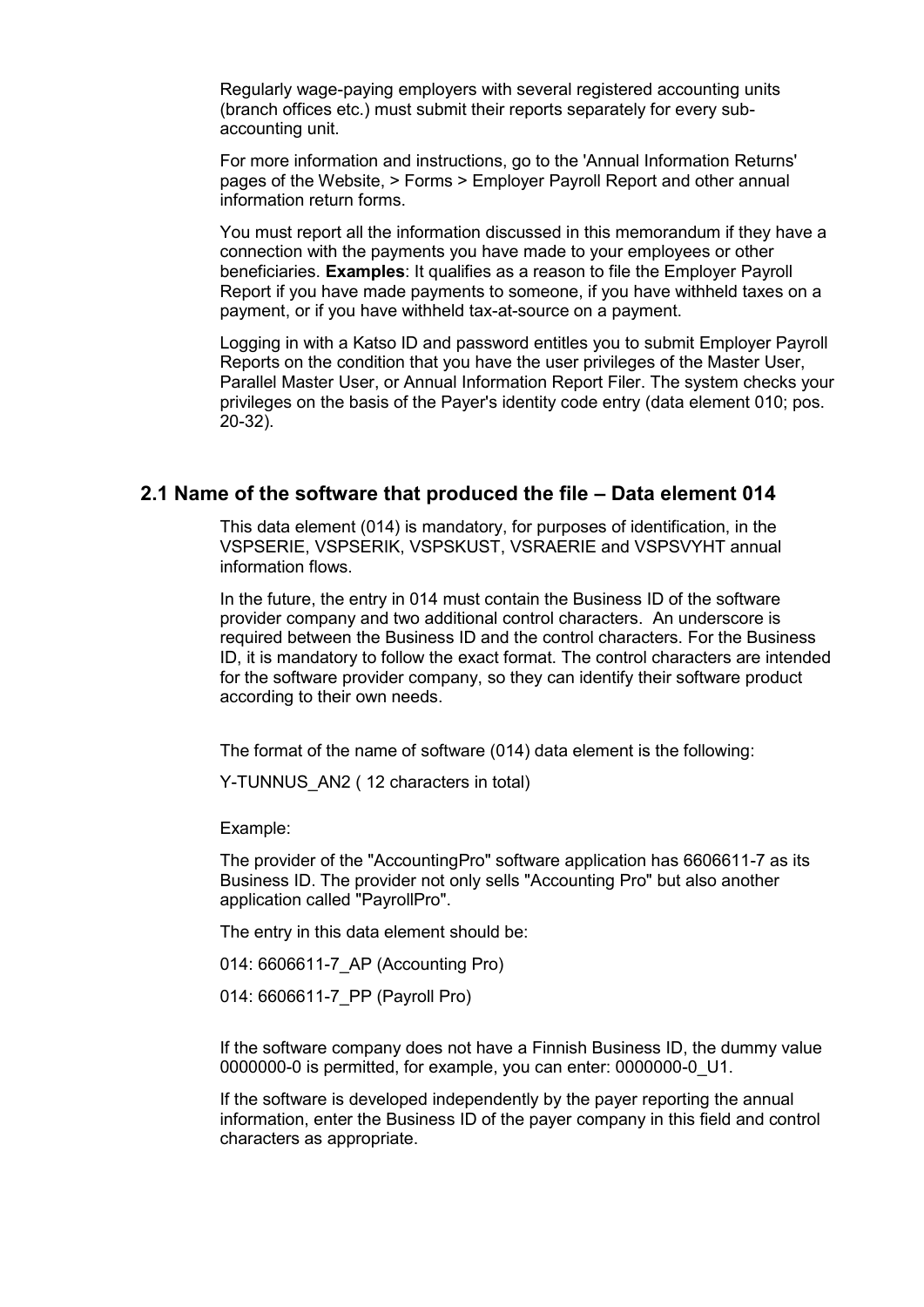### <span id="page-3-0"></span>**3 MAKING CORRECTIONS**

For more information, see Making corrections to e-filed submittals of information returns.

However, this information flow has a special requirement affecting any corrections: We recommend that filers use the same information flow, and the same software, as they used for the original submittal when making corrections.

In other words, making corrections using the VSPSERIE flow is possible, but if this is done it is important to note that it will replace the VSPSERIK and VSPSKUST flows submitted earlier, provided that the file was produced by the same software.

**Illustration**: If the filer had used the VSPSERIK and VSPSKUST information flows when making the original filing, and corrections are not needed for the reimbursement section but are needed for the wages i.e. payroll section, we recommend that corrections be made by submitting a new VSPSERIK information flow for correction purposes. However, if the filer wishes to use the VSPSERIE flow, they must add the reported details on tax-exempt reimbursement to it, which originally were submitted by the VSPSKUST flow. If those details are not added, our system will receive the VSPSERIE and misinterpret its empty data elements or positions as deletions.

### <span id="page-3-1"></span>**3 PERIOD OF VALIDITY**

This specification sets out the requirements of file formatting that come into force 22 November 2016 and continue to be in force until a new version of this specification is released.

Due date of filing is 3 February 2017.

#### <span id="page-3-2"></span>**4 CHANGES ON THE PREVIOUS YEAR**

This is a new information flow, in use in 2016 for the first time.

### <span id="page-3-3"></span>**5 COMBINED INFORMATION FLOWS**

You may send us the following flows in the same computer file as you are sending your VSPSERIK flow:

- VSPSVYHT
- VSPSKUST
- VSRAERIE.

## <span id="page-3-4"></span>**6 LIST OF THE DATA CONTENT**

Descriptions of the column entries:

| Data element ID | Three-digit identifier for the data element as required by the<br>name:value format. |
|-----------------|--------------------------------------------------------------------------------------|
| <b>Position</b> | The place where the data is located; concerns the fixed-length<br>format.            |
| <b>PN</b>       | <b>P</b> mandatory field                                                             |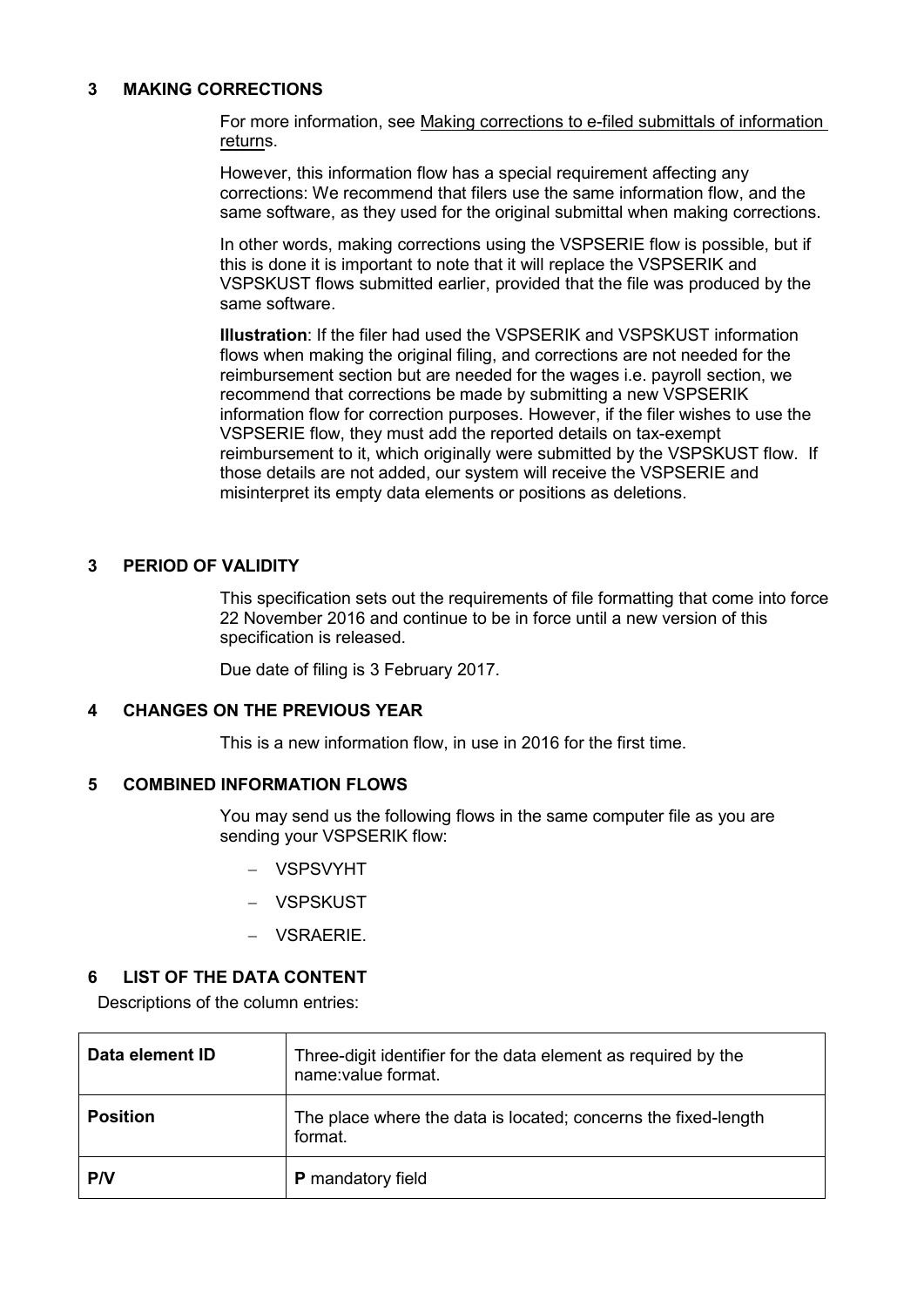|                            | V not mandatory field                                                                                                                                                                                                                                                                                              |
|----------------------------|--------------------------------------------------------------------------------------------------------------------------------------------------------------------------------------------------------------------------------------------------------------------------------------------------------------------|
| т                          | T refers to names and identity codes when making corrections and<br>sending in a file that deletes previous entries (082:D). It is required<br>that the name and ID are exactly the same as in the previous filing.<br>No other information is required in a deletion file except the names<br>and identity codes. |
| L/T                        | If there is an asterisk * in the L/T column, it means Tamo will run a<br>check on the user entries.                                                                                                                                                                                                                |
|                            | V/P means that the field is not mandatory unless special conditions<br>apply. In conditional fields, data elements, sections, filling in an entry,<br>or the result of a calculation, determine whether some other<br>information is mandatory.                                                                    |
|                            | # means that you cannot populate the field if the field preceded by a<br># character is populated. If populating it with a zero is OK, it is<br>mentioned in the Data Element Description text.                                                                                                                    |
|                            | If there is an $L$ in the L/T column, it means that a formula determining<br>the value is in existence, but Tamo does not run an automated<br>check.                                                                                                                                                               |
|                            | If there is an H in the L/T column, it means that a Message is<br>displayed regarding the entry. However, this does not prevent the<br>submittal.                                                                                                                                                                  |
|                            | There may be several of the above comments made in the L/T<br>column if the entries are subject to calculations and automated<br>checks.                                                                                                                                                                           |
| <b>Permissible values:</b> | This column contains the relevant permissible values, separated by<br>comma.                                                                                                                                                                                                                                       |

| Position  | $\vert$ Code $\vert$ P/V $\vert$ T |   |   |        | L/T Description                                                                                                                                                    | Format                            | Permissible<br><b>values</b>                                                                                                      |
|-----------|------------------------------------|---|---|--------|--------------------------------------------------------------------------------------------------------------------------------------------------------------------|-----------------------------------|-----------------------------------------------------------------------------------------------------------------------------------|
| $1 - 8$   | 000                                | P | т |        | File identifier                                                                                                                                                    | AN <sub>8</sub>                   | <b>VSPSERIK</b>                                                                                                                   |
| 10        | 082                                | V |   |        | <b>Deletion</b>                                                                                                                                                    | A1                                | D                                                                                                                                 |
| $12 - 13$ | 084                                | P | T | $\ast$ | Type of Payment                                                                                                                                                    | AN <sub>2</sub>                   | P, PY, P3, 1, 1<br>Y, 2, 5, 6, 61,<br>H,H1,H2,PU<br>,H3,H4,H5,<br>H6,B,G,G1,<br>2Y,5Y,SA,<br>7K, 7L, 7M, 7<br>N,7Q,<br>PT, HT, YT |
| $15 - 18$ | 058                                | P | т |        | Year of payment<br>The year of payment is the calendar year during<br>which the payment was made $-$ the year when<br>the income was earned is of no significance. | <b>VVVV</b>                       | 2016                                                                                                                              |
| 20-32     | 010                                | P | т |        | Payor's ID                                                                                                                                                         | ALITP <sup>I</sup><br><b>HETU</b> |                                                                                                                                   |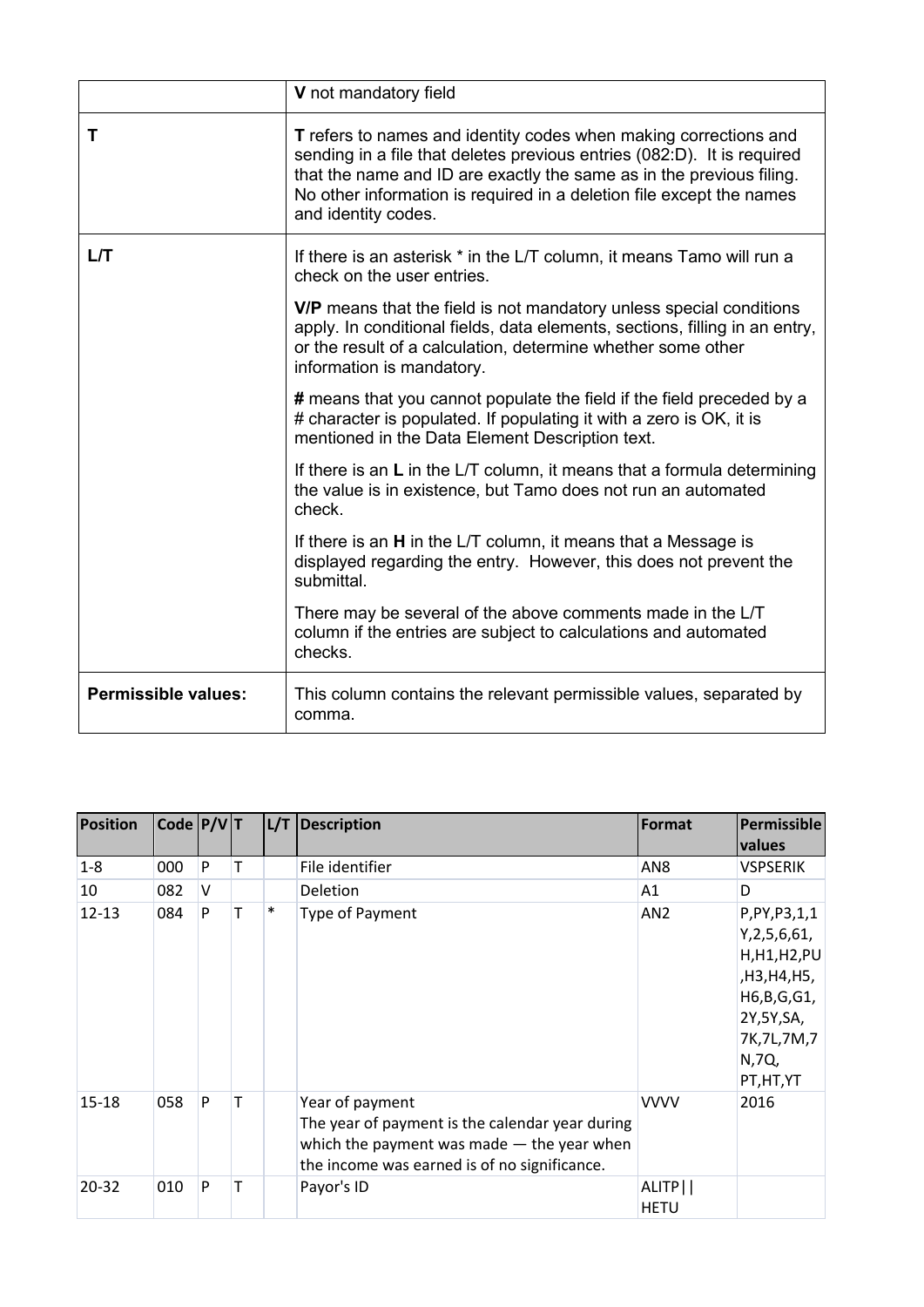| 36-46   | 083 | P      | T | ∗             | Beneficiary's personal identity code                                                                                                                                                                                                                              | YTUNNUS     |         |
|---------|-----|--------|---|---------------|-------------------------------------------------------------------------------------------------------------------------------------------------------------------------------------------------------------------------------------------------------------------|-------------|---------|
|         |     |        |   |               | or Business ID                                                                                                                                                                                                                                                    | <b>HETU</b> |         |
| 48-49   | 112 | $\vee$ | T |               | Month of payment/cross-trade time                                                                                                                                                                                                                                 | KK          |         |
| 50-60   | 114 | V      |   |               | Amount of wages/remuneration not including<br>fringe benefits                                                                                                                                                                                                     | R8,2        |         |
| 61-71   | 115 | $\vee$ |   |               | <b>Taxes withheld</b>                                                                                                                                                                                                                                             | R8,2        |         |
| 72-82   | 116 | V      |   |               | Worker-paid pension insurance,                                                                                                                                                                                                                                    | R8,2        |         |
|         |     |        |   |               | unemployment insurance contributions                                                                                                                                                                                                                              |             |         |
| 83-93   | 117 | V      |   |               | Amounts to be deducted before taxes are<br>withheld                                                                                                                                                                                                               | R8,2        |         |
| 94-104  | 120 | $\vee$ |   |               | Company car benefit, taxable amount                                                                                                                                                                                                                               | R8,2        |         |
| 105-115 | 121 | V      |   |               | Company car benefit, amount collected by the<br>employer                                                                                                                                                                                                          | R8,2        |         |
| 117-123 | 122 | V      |   |               | Company car benefit, number of kilometres as<br>recorded in the driver's log                                                                                                                                                                                      | $+N7$       |         |
| 125     | 123 | V      |   |               | Company car benefit, age group<br>A (= Vehicles put on the road 2016, 2015, and<br>2014.<br>B (= Vehicles put on the road 2013, 2012, and<br>2011.<br>$C$ (= Vehicles put on the road 2010 or prior to<br>2010.<br>U (= Company cars given in foreign countries.) | AN1         | A,B,C,U |
| 127     | 124 | V      |   |               | Company car benefit; unlimited type<br>$(0=No, 1=Yes)$                                                                                                                                                                                                            | N1          | 0,1     |
| 129     | 125 | V      |   |               | Company car benefit, limited type<br>$(0=No, 1=Yes)$                                                                                                                                                                                                              | N1          | 0,1     |
| 130-140 | 130 | V      |   |               | Benefit in the form of lower interest on home<br>loans                                                                                                                                                                                                            | R8,2        |         |
| 141-151 | 140 | V      |   |               | Other fringe benefits; total amount of other<br>taxable benefits                                                                                                                                                                                                  | R8,2        |         |
| 152-162 | 141 | $\vee$ |   |               | Other fringe benefits; amount collected by the<br>employer                                                                                                                                                                                                        | R8,2        |         |
| 164     | 142 | V      |   |               | Other fringe benefits, accommodation<br>$(0=No, 1=Yes)$                                                                                                                                                                                                           | N1          | 0,1     |
| 166     | 143 | V      |   |               | Other fringe benefits, telephone<br>$(0=No, 1=Yes)$                                                                                                                                                                                                               | N1          | 0,1     |
| 168     | 144 | V      |   |               | Other fringe benefits, meals<br>$(0=No, 1=Yes)$                                                                                                                                                                                                                   | N1          | 0,1     |
| 170     | 145 | V      |   |               | Other fringe benefits, other benefit<br>$(0=No, 1=Yes)$                                                                                                                                                                                                           | N1          | 0,1     |
| 172     | 146 | V      |   |               | The amount collected for the meal benefit<br>equals the tax value<br>$(0=No, 1=Yes)$                                                                                                                                                                              | N1          | 0,1     |
| 173-211 |     |        |   |               | Reserve space                                                                                                                                                                                                                                                     |             |         |
| 212-222 | 157 | V      |   |               | Taxable allowance for special expenses                                                                                                                                                                                                                            | R8,2        |         |
| 229-239 | 160 | V      |   |               | Contribution paid to a person elected for a<br>position of trust                                                                                                                                                                                                  | R8,2        |         |
| 240-250 | 149 | V      |   |               | Employer-provided commuter ticket, exempted<br>amount                                                                                                                                                                                                             | R8,2        |         |
| 252-253 | 105 | V      |   | $\ast$<br>V/P | Country code in the case of 5, 5Y and 7Q Types<br>of Payment                                                                                                                                                                                                      | Tax Ctry ID |         |
| 254-277 |     |        |   |               | Reserve space                                                                                                                                                                                                                                                     |             |         |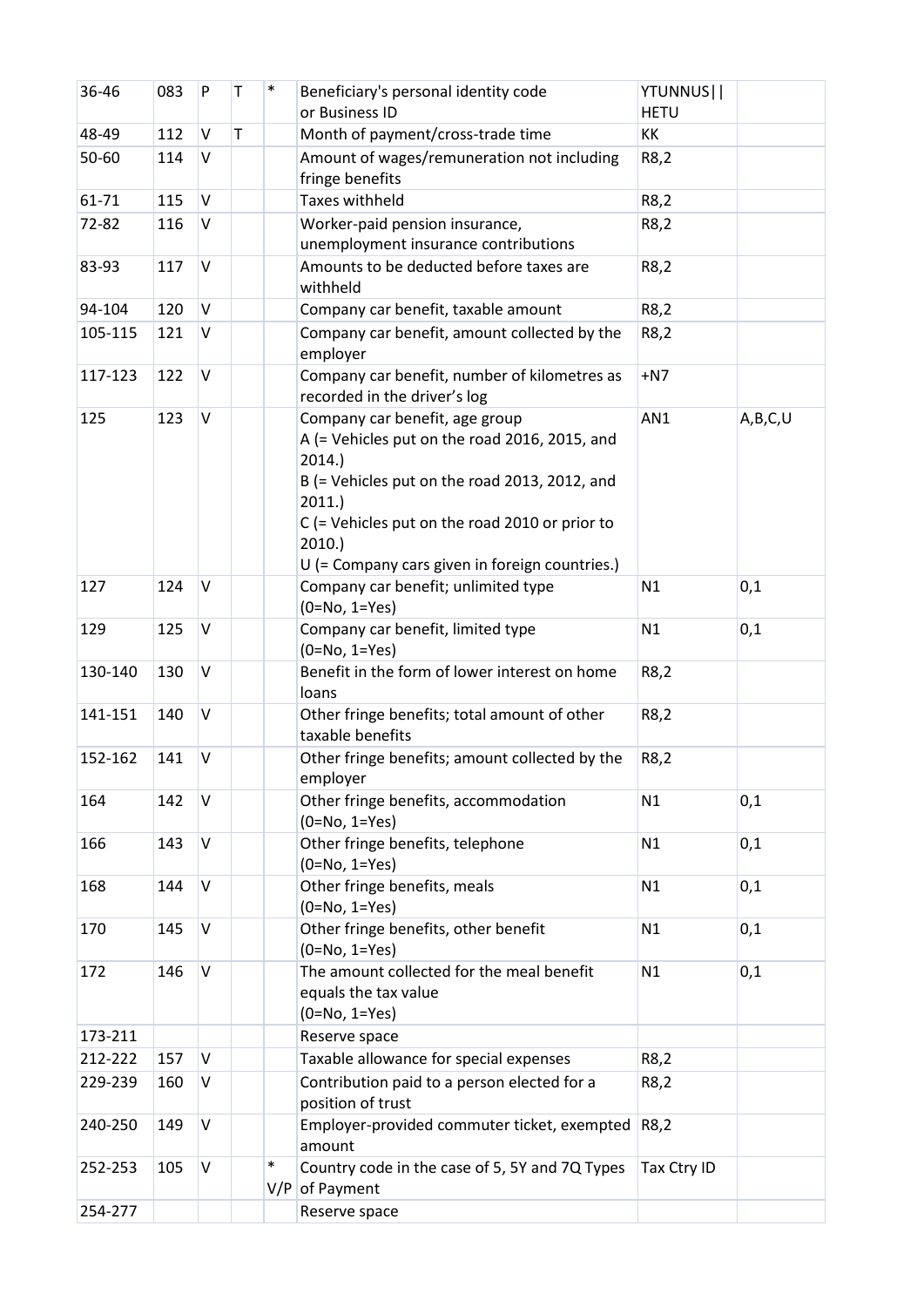| 278-288 | 135 | v |   |               | Employee stock options and stock grants                                                                                     | R8,2                             |  |
|---------|-----|---|---|---------------|-----------------------------------------------------------------------------------------------------------------------------|----------------------------------|--|
| 289-299 | 180 | V |   |               | Employer-paid insurance premiums (for<br>collective additional pension insurance taken 6<br>May 2004 or later)              | R8,2                             |  |
| 300-310 | 181 | V |   |               | Worker-paid insurance premiums (for collective $ R8,2\rangle$<br>additional pension insurance taken 6 May 2004<br>or later) |                                  |  |
| 311-321 | 182 | V |   |               | Payments of individual retirement pension<br>plans                                                                          | R8,2                             |  |
| 322-332 | 136 | v |   | $\ast$        | Payments of wages not included in the base of<br>health insurance contributions                                             | R8,2                             |  |
| 335-345 | 148 | V |   |               | Employer-provided commuter ticket, the<br>taxable amount equated with wages, or the<br>amount collected from the worker     | R8,2                             |  |
| 347-381 | 085 | V | т | $\ast$<br>V/P | Beneficiary's name                                                                                                          | AN35                             |  |
| 383-405 | 048 | V |   |               | Software application that produced the file                                                                                 | AN23                             |  |
| 406-417 | 014 | P | т |               | Name of the software that produced the file                                                                                 | Y-TUNNUS_AN2                     |  |
| 419-432 | 198 | V |   |               | Send Date and Time $-$ populated by the service<br>provider                                                                 | <b>DDMMYYYY</b><br><b>HHMMSS</b> |  |
|         | 999 | P |   |               | Final identifier                                                                                                            | N <sub>8</sub>                   |  |

# <span id="page-6-0"></span>**7 AUTOMATED CHECK PROCESSES**

| New/<br>Chang<br>ed | Code       | <b>Description of Calc. Rule / Check</b>                                                                                                                                                                                                                                                                                                                                                                                                |
|---------------------|------------|-----------------------------------------------------------------------------------------------------------------------------------------------------------------------------------------------------------------------------------------------------------------------------------------------------------------------------------------------------------------------------------------------------------------------------------------|
| U                   | 105        | Country Code is mandatory if Type of Payment is 5, 5Y, or 7Q.<br>#445; Country Code is mandatory if Type of Payment is 5, 5Y, or 7Q.                                                                                                                                                                                                                                                                                                    |
| $\cup$              | 136        | Do not populate 136 unless Type of Payment is P, PY, 1, 1Y, YT, P3, 2,<br>2Y, 5, 5Y, 6, 7M, 7N, PT, H, HT, H2, H3, H4, H5, H6, 7N or 7Q.<br>#801; Do not populate 136 unless Type of Payment is P, PY, 1, 1Y, YT,<br>P3, 2, 2Y, 5, 5Y, 6, 7M, 7N, PT, H, HT, H2, H3, H4, H5, H6, 7N or 7Q.                                                                                                                                              |
| U                   | 136        | Data element 136 should not be populated in connection with the H, HT,<br>H2, H3, H4, H5, H6 and 7Q Types of Payment (084) unless the worker's<br>age is younger than 16 or older than 68 years.<br>#804;Do no populate 136 (pos. 323-332) when Type of Payment is H, HT,<br>H <sub>2</sub> , H <sub>3</sub> , H <sub>4</sub> , H <sub>5</sub> , H <sub>6</sub> or 7Q unless worker's age is younger than 16 or older<br>than 68 years. |
| U                   | 083<br>085 | Beneficiary's name (085) is a mandatory field because you have entered a<br>dummy identity code in the Personal ID or Business ID (083) field.<br>#1070; Beneficiary's name (085) is mandatory under the circumstances:<br>the personal ID or Business ID in (083) is a dummy identity code.                                                                                                                                            |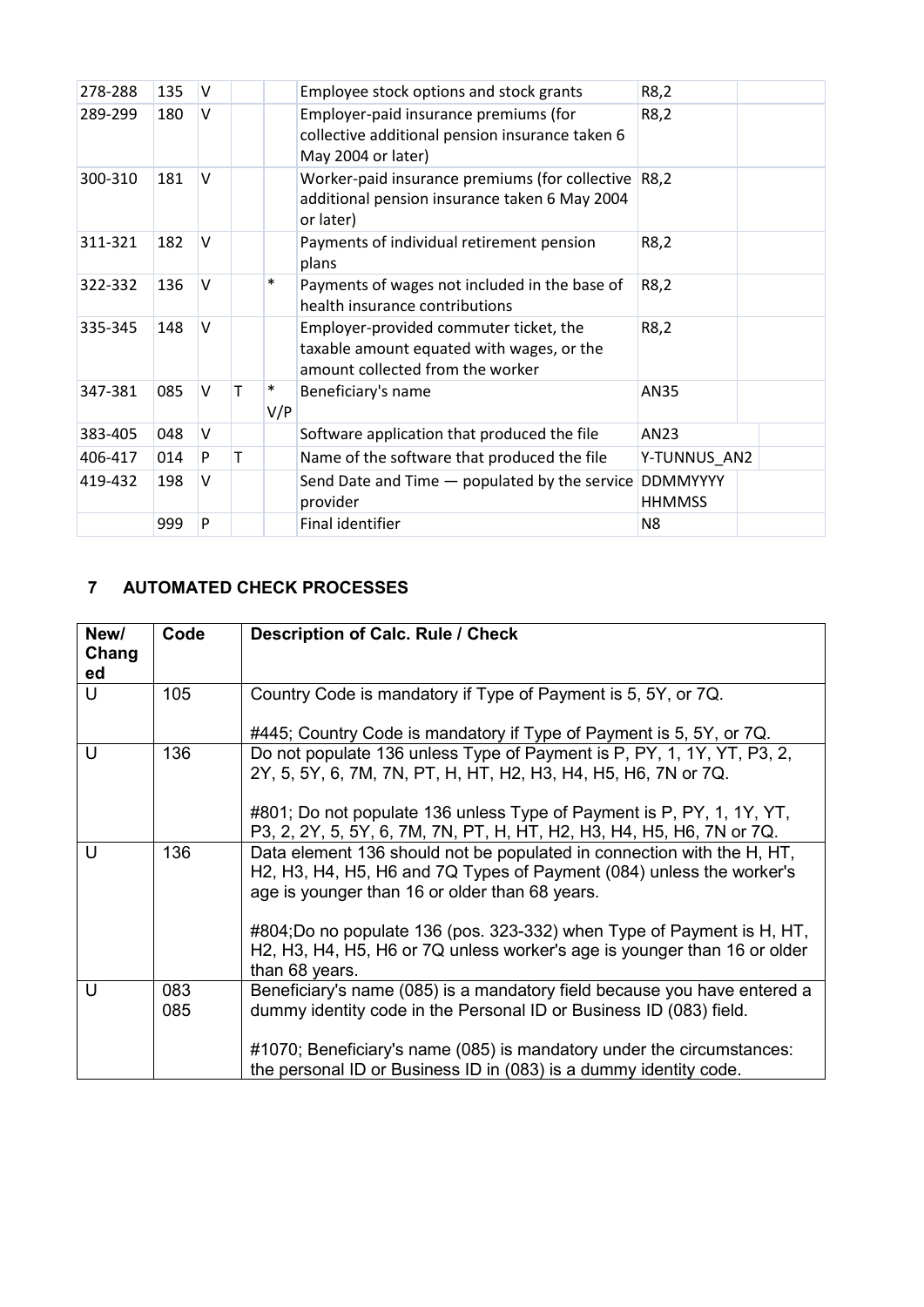# <span id="page-7-0"></span>**8 MESSAGES**

| New/   | Code       | Description of the message                                                                                                                             |
|--------|------------|--------------------------------------------------------------------------------------------------------------------------------------------------------|
| Chang  |            |                                                                                                                                                        |
| ed     |            |                                                                                                                                                        |
| $\cup$ | 114<br>115 | If you have entered a non-zero value in Tax withheld (115), you must also<br>populate Amount of wages/remuneration not including fringe benefits (114) |
|        |            | with a non-zero value.                                                                                                                                 |
|        |            | #1071; If you have entered a non-zero value in Tax withheld (115), you                                                                                 |
|        |            | must also populate Amount of wages/remuneration not including fringe                                                                                   |
| U      | 114        | benefits (114) with a non-zero value.                                                                                                                  |
|        | 115        | Tax withheld (115) cannot be greater than Amount of wages/remuneration<br>not including fringe benefits (114).                                         |
|        |            | #1072; Tax withheld (115) cannot be greater than Amount of                                                                                             |
|        |            | wages/remuneration not including fringe benefits (114).                                                                                                |
| U      | 084        | If Type of Payment (084) is 5 or 5Y, Tax withheld (115) cannot be greater                                                                              |
|        | 114        | than 3.5% in proportion to Amount of wages/remuneration not including                                                                                  |
|        | 115        | fringe benefits (114).                                                                                                                                 |
|        |            | #1073; If Type of Payment (084) is 5 or 5Y, Tax withheld (115) cannot be                                                                               |
|        |            | greater than 3.5% in proportion to Amount of wages/remuneration not                                                                                    |
|        |            | including fringe benefits (114).                                                                                                                       |
| M      | 083        | If you entered a Business ID in Beneficiary's personal identity code or                                                                                |
|        | 084        | Business ID (083) (excluding natural persons having a Business ID), and                                                                                |
|        | 114        | Type of Payment (084) is G, G1 or H, Tax withheld (115) and Amount of                                                                                  |
|        | 115        | wages/remuneration not including fringe benefits (114) is populated, you                                                                               |
|        | 112        | must also populate Month of payment/cross-trade time (112).                                                                                            |
|        |            | #1074; If compensation for work is paid to a natural person (with a                                                                                    |
|        |            | Business ID), you must enter just one amount for the entire year, whereas                                                                              |
|        |            | must specify the compensation month-for-month<br>for<br>other<br>you                                                                                   |
|        |            | beneficiaries that have a Business ID (general, limited partnerships,                                                                                  |
|        |            | limited-liability companies, cooperative societies etc.).                                                                                              |
|        |            | If you entered a Business ID in Beneficiary's personal identity code or                                                                                |
|        |            | Business ID (083) (excluding natural persons having a Business ID), and                                                                                |
|        |            | Type of Payment (084) is G, G1 or H, Tax withheld (115) and Amount of<br>wages/remuneration not including fringe benefits (114) is populated, you      |
|        |            | must also populate Month of payment/cross-trade time (112).                                                                                            |
| U      | 084        | If Type of Payment (084) is 2 or 2Y, you must populate Month of                                                                                        |
|        | 112        | payment/cross-trade time (112).                                                                                                                        |
|        |            | #1075; If Type of Payment (084) is 2 or 2Y, you must populate Month of                                                                                 |
|        |            | payment/cross-trade time (112).                                                                                                                        |
| U      | 114        | Invalid input: The sum of taxes withheld plus "Amount to be deducted                                                                                   |
|        | 115        | before taxes are withheld" is greater than the wages are.                                                                                              |
|        | 117        |                                                                                                                                                        |
|        |            | #1076; The sum total of the values entered in Tax withheld (115) and in                                                                                |
|        |            | Amounts to be deducted before taxes are withheld (117) cannot be greater<br>than Amount of wages/remuneration not including fringe benefits (114).     |
| U      | 084        | If Type of Payment (084) is other than 5, 5Y or 61, Worker-paid pension                                                                                |
|        | 447        | insurance and unemployment insurance contribution (116) cannot be                                                                                      |
|        | 116        | greater than 13% in proportion to the sum of Amount of                                                                                                 |
|        | 130        | wages/remuneration not including fringe benefits (114), Company car                                                                                    |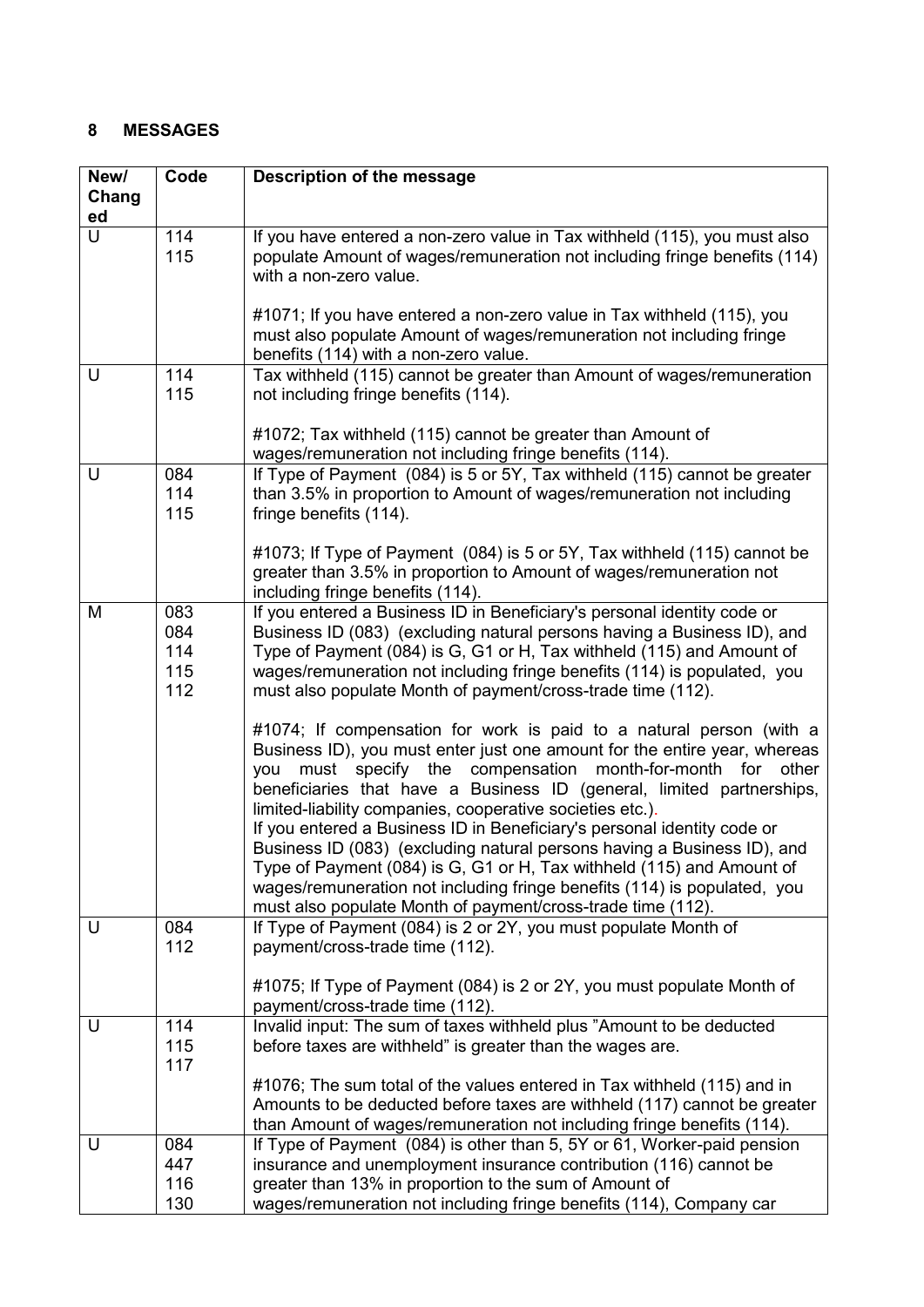|   | 135<br>140                      | benefit, taxable (120), Benefit in the form of lower interest rate (130),<br>Employee stock options and stock grants (135) and Other taxable fringe<br>benefits (140).<br>#1077; If Type of Payment (084) is other than 5, 5Y or 61, Worker-paid<br>pension insurance and unemployment insurance contribution (116) cannot<br>be greater than 13% in proportion to the sum of Amount of<br>wages/remuneration not including fringe benefits (114), Company car<br>benefit, taxable (120), Benefit in the form of lower interest rate (130),<br>Employee stock options and stock grants (135) and Other taxable fringe<br>benefits (140).                                                                                                                               |
|---|---------------------------------|------------------------------------------------------------------------------------------------------------------------------------------------------------------------------------------------------------------------------------------------------------------------------------------------------------------------------------------------------------------------------------------------------------------------------------------------------------------------------------------------------------------------------------------------------------------------------------------------------------------------------------------------------------------------------------------------------------------------------------------------------------------------|
| м | 084<br>135                      | Invalid input: Employee stock options and stock grants (135) can only be<br>populated when Type of Payment (084) is one of the following: P, 1, 2, 7N,<br>7M, 7L, 7K and 7Q.<br>#1078: Do not populate Employee stock options and stock grants (135)<br>unless Type of Payment (084) is P, 1, 2, 7N, 7M, 7L, 7K or 7Q.                                                                                                                                                                                                                                                                                                                                                                                                                                                 |
| U | 084<br>114<br>130<br>136<br>140 | If Type of Payment (084) is P, 1, P3, 2, 6, 5, 5Y, 7M, 7N, PY, 1Y, 2Y, YT<br>or PT, the value of Payments of wages not included in the base of health<br>insurance contributions (136) cannot be greater than the sum of Amount of<br>wages/remuneration not including fringe benefits (114), Company car<br>benefit, taxable (120) and Other taxable fringe benefits (140).<br>#1079; If Type of Payment (084) is P, 1, P3, 2, 6, 5, 5Y, 7M, 7N, PY, 1Y,<br>2Y, YT or PT, the value of Payments of wages not included in the base of<br>health insurance contributions (136) cannot be greater than the sum of<br>Amount of wages/remuneration not including fringe benefits (114),<br>Company car benefit, taxable (120) and Other taxable fringe benefits<br>(140). |

# <span id="page-8-0"></span>**9 DESCRIPTIONS OF THE TYPES OF PAYMENT**

- P Wages from principal employment
- PY Wages paid to a self-employed individual
- PT Dividend, based on a shareholder's work effort (taxable as wages)

YT Dividends based on a shareholder's, insured under the YEL/MYEL pension laws, work effort (taxable as wages)

- P3 Wages paid to a municipal daycare provider
- PU Wages, sourced from a special fund, paid to an athlete/sportsman
- 1 Wages from sideline employment
- 1Y Wages from sideline employment, paid to a self-employed individual
- SA Supplementary daily allowance sourced from a health insurance fund
- 2 Seafarer's income

2Y Seafarer's income paid to an entrepreneur

5 Wages (as the basis for insurance premium computation), subject to the sixmonth rule

5Y Wages subject to the six-month rule if paid to an entrepreneur

6 Wages paid as a substitute payor including paid amounts of 'pay security' (§ 9.2 Prepayment Act)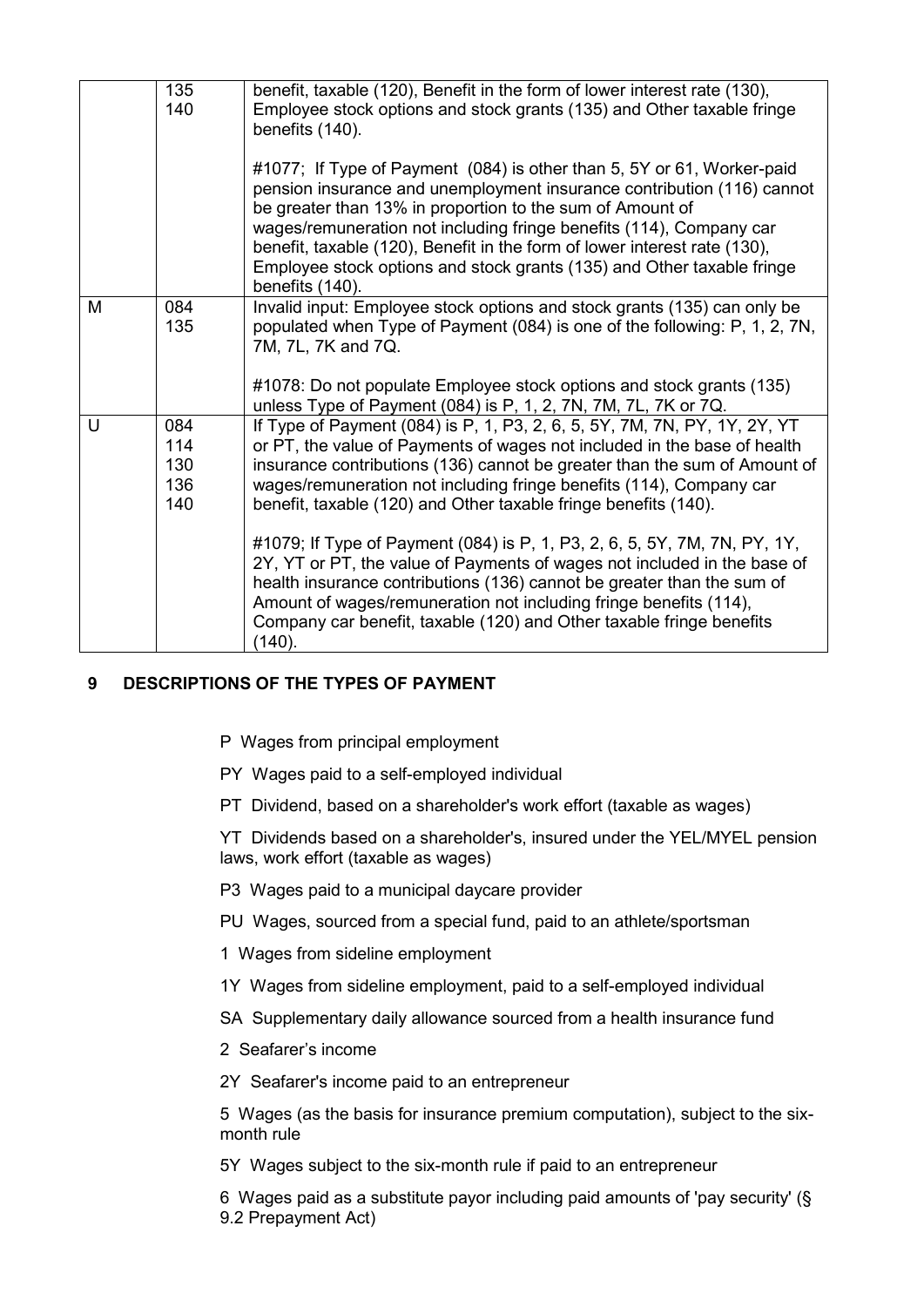- 61 Wages paid as a substitute payor under the six-month rule
- H Nonwage compensation for work
- HT Dividends based on a shareholder's work effort (taxable as trade income)
- H1 Fund units in an employee mutual fund
- H2 Athlete's or sportsman's fees
- H3 Household employee's fees and expenses
- H4 Other taxable earned income
- H5 Reimbursement paid by a nonprofit organisation
- H6 Reimbursement for costs, paid to a conciliator
- B Pension paid by employer
- G Compensation for use (royalties); taxable as earned income

G1 Payments taxable as capital income (such as royalties i.e. compensation for use, interest accrued on a wage claim etc.)

7K Wages paid by an employer to a worker not covered by Finnish social insurance

7L Wages paid by a foreign employer to a worker not covered by Finnish social insurance

7M Wages paid by a foreign employer to a worker under Finnish social insurance

7N Wages paid by a foreign employer having the responsibility to pay and discharge the worker's taxes (employment contract Net-of-tax)

7Q Wages paid by a foreign employer to a worker who stayed max. 183 days in Finland during the tax-treaty-defined period

# <span id="page-9-0"></span>**10 LIST OF COUNTRY CODES**

For the country codes of the countries that have a tax treaty, go to [Maatunnuslistauksesta..](https://www.ilmoitin.fi/webtamo/sivut/ExcelPohjat?2-1.ILinkListener-apuvalineet-maatunnuslistaus_linkki)

# <span id="page-9-1"></span>**11 EXAMPLE**

This example represents two itemizations that concern different beneficiaries; no tax-exempt reimbursement is being reported. The information flow is VSPSERIK.

#### Itemization 1

Employer Payroll Report, created by the Test\_Accounting Pro (048) software application, concerning wages from main occupation P (084), year of payment 2016 (058), employer's Business ID 1234567-9 (110), worker's personal identity code 131052-000T (111), amount of wages 1,200 euros and 00 cents (114), withholding 450 euros and 22 cents (115) and collected pension and unemployment contributions 72 euros and 33 cents (116), benefit arising from employment-related stock options 58 euros and 77 cents (135); and the sequential number is 1, and '1' will therefore be the value of the final identifier (999).

#### Itemization 2

Employer Payroll Report, created by the Test\_Accounting\_Pro software, concerning wages from main occupation P (084), Year of payment 2016 (058),